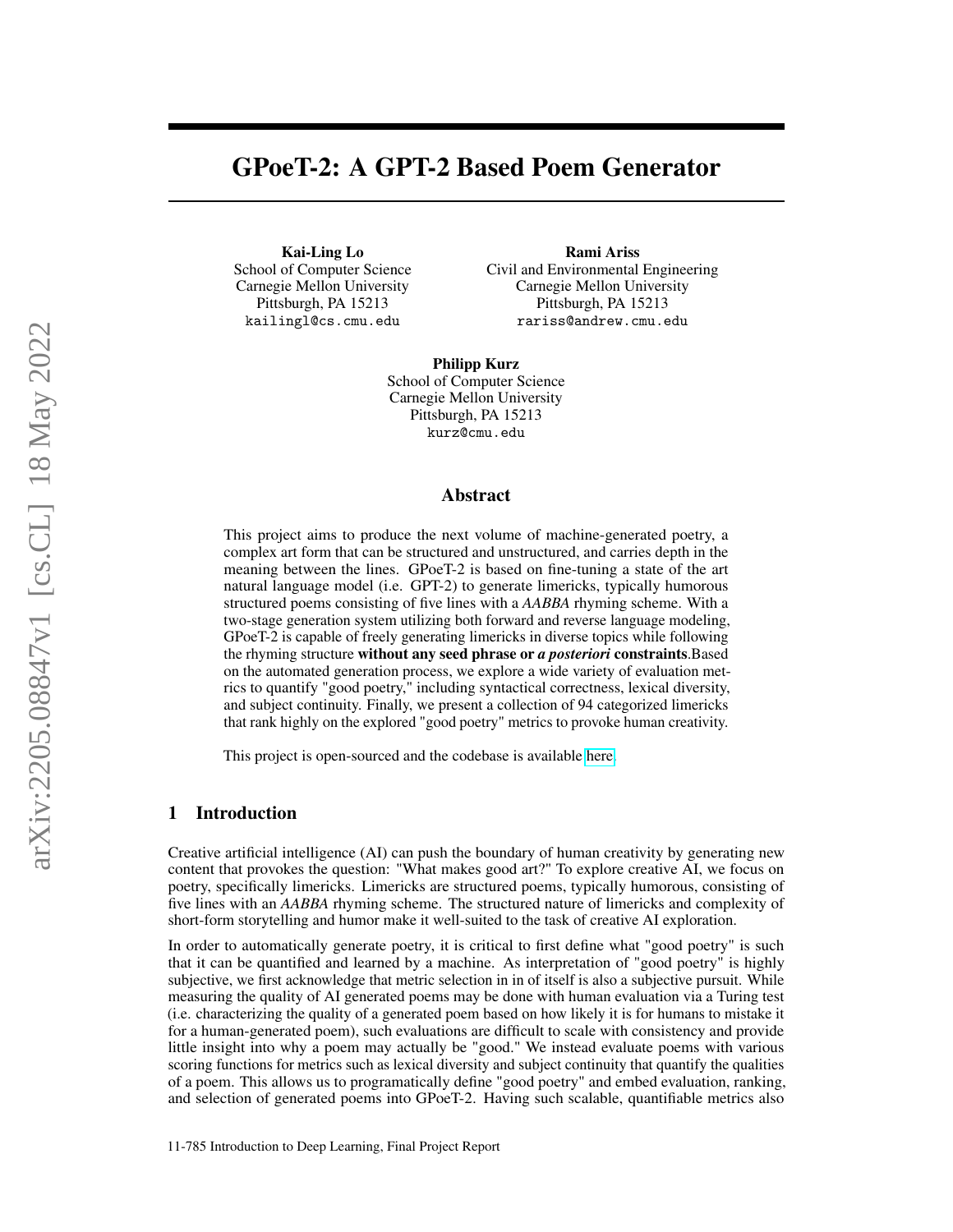allows the creation of custom loss functions for fine-tuning language models that improve the overall model performance for poem generation tasks.

The novelty of exploring evaluation metrics for good poetry to refine and select from infinitely producible AI poems can result in an automated generation process whose output can be novel poems that provoke human thought and creativity. Having indistinguishable AI-generated poems from human-written poems is a secondary objective to that of producing "good poetry" that is interpretable, thought-provoking, and creative.

# 2 Related Works

In general, poetry generation falls under the umbrella of language generation tasks. We rely on vast amounts of pre-existing natural language models (LMs) tuned to poetry structures with constrained generation and discriminative evaluation.

# 2.1 Language Generation

Neural network based models, especially recurrent neural networks (RNN) and transformers [\[24\]](#page-9-0), can be traced back to the early 2000s [\[5\]](#page-8-0) and are nowadays commonly used for both unconditional and conditional language generation. While RNN-based models were dominant in the first half of the 2010s [\[22,](#page-9-1) [12,](#page-9-2) [23\]](#page-9-3), transformers quickly became the new paradigm for language generation after their introduction in 2017.

Recently, large-scale unsupervised pre-training [\[7\]](#page-8-1) finds success in almost all natural language processing (NLP) tasks, including both unconditional and conditional language generation. Built upon traditional left-to-right language modeling, the GPT [\[17\]](#page-9-4) series (especially GPT-2 [\[20\]](#page-9-5) and GPT-3 [\[6\]](#page-8-2)) are applied to a wide variety of language generation tasks with superior performance compared to state-of-the-art methods, while pre-trained sequence-to-sequence models [\[25,](#page-9-6) [28\]](#page-9-7) and masked language models [\[11,](#page-9-8) [21\]](#page-9-9) have proven to be capable of generating high-quality text.

# 2.2 Language Representation

Language representation maps tokenized words to real-valued vectors in an embedding space where similarities and word associations can be quantified using distance metrics. A classic example is that a well-trained word embeddings can capture analogies such as "King - Man + Woman = Queen."

While the early approaches of Word2Vec and GloVe [\[13,](#page-9-10) [18\]](#page-9-11) mainly focus on capturing word features by only implicitly using the context during training phase, recent works equipped with large-scale language-model based pre-training (e.g. ELMo, BERT) [\[19,](#page-9-12) [7\]](#page-8-1) were proven to be able to better capture context information and generate more generalized language representations.

Similar to word embeddings, lexical databases and ontologies also aim to interconnect words and concepts in a semantically meaningful way. WordNet [\[14\]](#page-9-13) is a manually constructed lexical database for the English language that relates words to each other in a hierarchical network structure. By grouping words into sets of synonyms and interrelating words with similar meaning, the database can be leveraged to extract semantic relationship information of given word pairs.

# 2.3 Poetry Generation

Unlike typical language generation tasks, such as translation or summarization, traditional poems (e.g. haiku and limericks) adhere to a pre-defined verse structure and a set of characteristics that introduce non-trivial difficulty for automatic generation. While some early attempts relied on rule-based and template-based methods [\[16,](#page-9-14) [27\]](#page-9-15) or statistical language models [\[8\]](#page-8-3), most of the recent works are based on neural networks, including attentional RNN [\[29,](#page-9-16) [9,](#page-9-17) [10\]](#page-9-18) and transformers [\[4\]](#page-8-4).

It is worth mentioning that a recent work [\[12\]](#page-9-2) built upon template-based method and beam search outperformed state-of-the-art neural network-based systems, indicating that there is still lots of room for improvement for deep learning-based poetry generation. Another recent work [\[22\]](#page-9-1) explored the possibility of generating poems with only training on prosaic text, which sheds light on how neural networks, potentially pre-trained on a large corpus, can be used for generating high-quality poems through enforcing *a priori* constraints.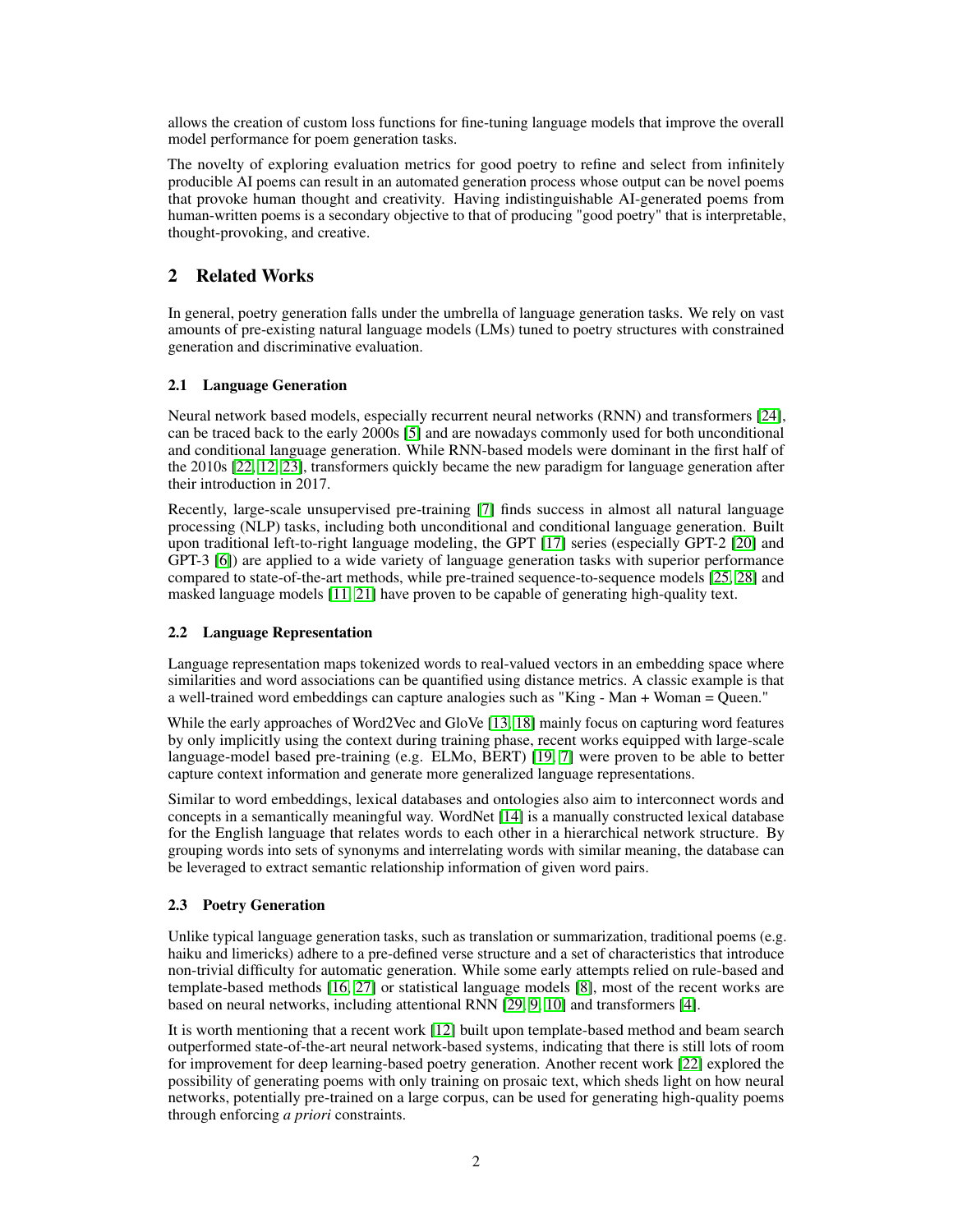<span id="page-2-0"></span>

Figure 1: Model training and automatic poem generation process for GPoeT-2.

## 3 Methods

Our system fine-tunes state-of-the-art language models to generate limerick structures through a two-stage generation process that utilizes both forward and reverse language modeling. The full pipeline is illustrated in Figure [1.](#page-2-0)

#### 3.1 Data Pre-processing and Encoding

Before feeding the limericks as input to the model, we introduce the following pre-processing and encoding steps:

- 1. Insertion of the additional special tokens <BOS> at the beginning of a poem and <LINE> between the lines to help the model better identify the structure of the poems.
- 2. Tokenization of poems that follows the GPT-2 format.
- 3. For reverse language modeling, reverse the order of tokens of each line in the limericks, while the order of the lines is still maintained.

The first and third steps are crucial to high-quality fine-tuning of both the forward and reverse language model, which result in both naturally coherent structure and good rhyming without additional constraint during generation.

#### 3.2 Model: Fine-tuning GPT-2 for Poetry Generation

[GPT-2](https://openai.com/blog/better-language-models/) [\[20\]](#page-9-5) is a generative language model built based on the generator part of the transformer architecture [\[24\]](#page-9-0), which generates text samples from an arbitrary language input (see Figure [2\)](#page-3-0). By fine-tuning it on poetry datasets, we can utilize it for both conditional and unconditional poetry generation.

GPT-2 is trained and fine-tuned to minimize the negative log-likelihood loss over the sequence:

$$
L(\theta) = -\sum_{t=1}^{T} \log \mathbb{P}(w_t | w_0, w_1, w_2, \dots, w_{t-1}; \theta),
$$

with model parameters  $\theta$ , and tokens for each input sequence (i.e. limerick)  $w_0, w_1, w_2, \ldots, w_T$ . We fine-tune the GPT-2 model for 20 epochs using the default settings in the Transformers [\[26\]](#page-9-19) package using a limerick dataset (see section [4.1\)](#page-5-0).

To pick the epoch checkpoint to use for limerick generation, we calculate the perplexity on the held-out validation set and choose the checkpoint with the lowest perplexity. Perplexity indicates how confused the model is when it tried to generate the subset of the corpus, where lower perplexity indicates a more accurate language model. More formally, perplexity is the "multiplicative inverse of the probability assigned to the test set by the language model, normalized by the number of words in the test set."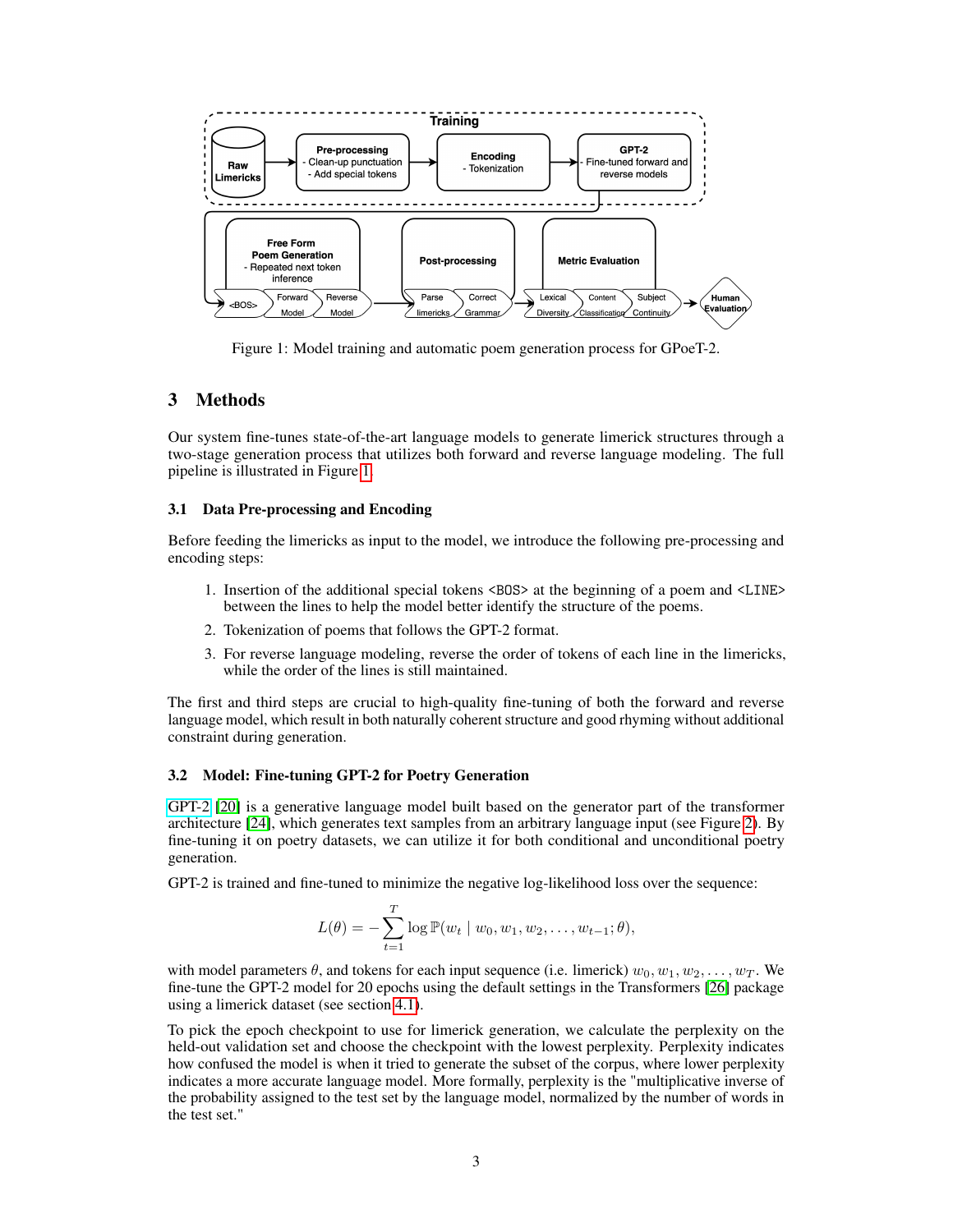<span id="page-3-0"></span>

Figure 2: Example of GPT-2 transformer architecture [\[3\]](#page-8-5)

# 3.2.1 Forward LM Fine-tuning

The forward language model utilizes the standard order (left-to-right) of tokens within each limerick as the fine-tuning corpus for GPT-2. We notice subpar performance with this fine-tuned language model; while it does generally capture the subject continuity, it does not learn to generate the *AABBA* rhyming structure of limericks.

## 3.2.2 Reverse LM Fine-tuning

By fine-tuning the model with a corpus of reverse order (right-to-left) tokens within each line of each limerick while retaining the order of the lines within the limerick, the model successfully learns to generate the *AABBA* rhyming structure. However, the base GPT-2 model is trained as a forward language model, and this prior results in the failure of the reverse LM to generate high-quality limericks without a given seed line or phrase at the beginning of generation.

## 3.3 Two-Stage Free Form Limerick Generation

To generate free form limericks–that is, limericks generated without a given seed line or phrase–we introduce a two-stage generation technique to utilize the best from the forward and reverse language models. Two-stage generation uses the forward language model to generate a limerick's first line with high quality and diversity, then uses the reverse language model to generate the rest of the four lines given the first line generated by forward LM.

## 3.4 Poem Evaluation

For GPoeT-2, we subjectively select and evaluate metrics that quantify the idea that "good poetry" should be:

- syntactically correct (i.e. correct grammar, valid words, valid punctuation and capitalization)
- lexically diverse (i.e. not be overly repetitious and have a high ratio of unique poems to overall tokens in a poems)
- consistent in subject and topic (i.e. nouns/subjects should be related and poems should have an identifiable topic(s))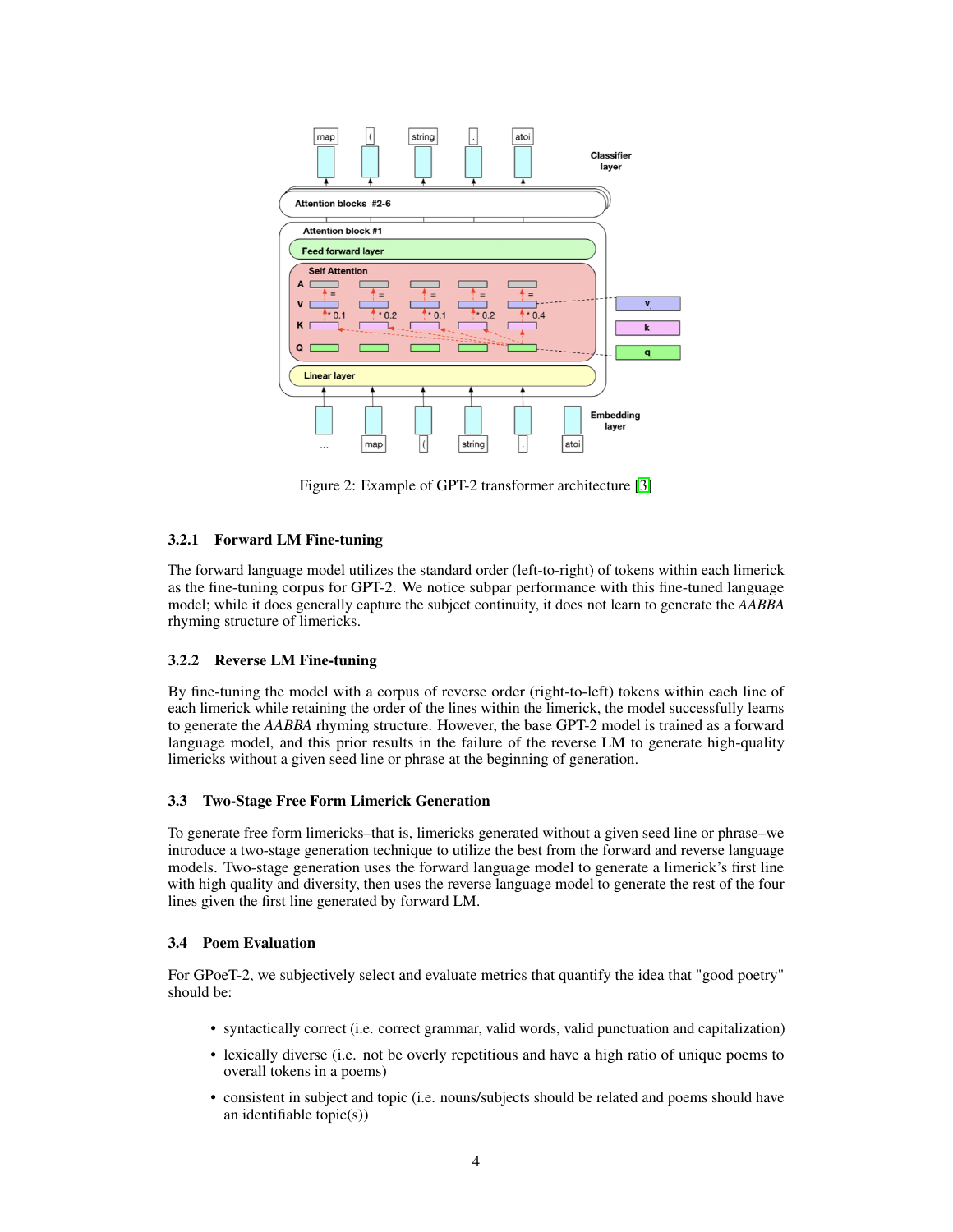#### 3.4.1 Post-processing

As the generated limericks are produced with repeated next token inference with a maximum length, we first post-process a generated batch of poems into parsed limericks. We then filter out syntactically incorrect poems and automatically correct simple mistakes.

Syntactical Correctness Next token inference makes it possible for GPoeT-2 to generate incorrect words, grammar, and invalid punctuation. A simple evaluation metric to capture and penalize such limericks is evaluating for syntactical correctness. Using an open-source spell and grammar checker, we filter out limericks that contain incorrect words and language and automatically correct simple grammar errors, such as lower-case "I" pronouns, for the remaining poems [\[2\]](#page-8-6). This metric essentially quantifies the assumption that "good poetry" should be syntactically correct.

#### 3.4.2 Metric Evaluation

Given post-processed limericks, we calculate metrics for "good poetry", such as lexical diversity, to rank and select individual limericks and rate the quality of the automatic poetry generation model.

Lexical Diversity For Lexical diversity, the ordinary Type-Token Ratio (TTR) is calculated for each limerick. TTR is the ratio of number of unique tokens  $(V)$  to the number of total tokens  $(N)$  in a limerick:

$$
TTR = \frac{V}{N}
$$

The larger the ratio, the more likely we expect the limerick to be of high quality with variations in the rhymed words at the end of each line in the *AABBA* rhyming scheme, as well as using a more diverse vocabulary overall.

Subject Continuity We define good poems as those that tell a coherent story, with individual lines building onto each other logically to provide a meaningful flow of information. Automatically generated poems, however, are susceptible to erratically switching topics from line to line and using undefined pronouns and dissociated nouns, resulting in inconsistent storytelling throughout the poem. Quantifying subject continuity therefore becomes important for ranking poems and improving model performance.

*BERT-based Embedding Distances* To derive a measure for semantic similarity across multiple words, we propose the use of word embeddings, which project words into a high-dimensional numerical space based on their meaning and context. While most words in a given poem provide at least some degree of semantic information, we argue that just the nouns themselves used throughout the poems can serve as a good proxy for the poem's actual subject while avoiding the noise associated with the rest of the poems context. Hence, assuming that distances in the word embedding space correlate with semantic similarity of a pair of words, we propose to quantify subject continuity throughout a poem as the average noun centroid distance in the embedding space. Given a word embedding function  $f(w) \in \mathbb{R}^k$  that projects a given word w into k-dimensional space, and a sequence of nouns  $S_w = \{w_1, w_2, ..., w_n\}$  from the poem, we suggest to first calculate the embedding centroid  $f_C(S_w) \in \mathbb{R}$  as the dimension-wise average embedding:

$$
f_C(S_w) = \frac{1}{n} \sum_{i=1}^{n} f(w_i)
$$

Then, the euclidean distance  $D(w_i)$  for a given noun  $w_i$  to the centroid can be calculated:

$$
\forall i \in \{1, ..., n\} : D(w_i) = ||f_C(S_w) - f(w_i)||^2
$$

We can then calculate the mean and standard deviation of all nouns' distances to the centroid. Intuitively, the mean distance indicates how spread out the nouns are: the higher the mean, the further apart the nouns are from the average poem subject in embedding space. The standard deviation indicates if there are any outlier nouns with respect to subject continuity: if the variance is low, it intuitively suggests that all nouns are equally as close or far from the average poem subject, whereas a high variance implies that some nouns are close to the subject and others are not. The latter case might suggest multiple subjects in the poem.

*WordNet-based Similarity Metric* homogoneous not continuous subjects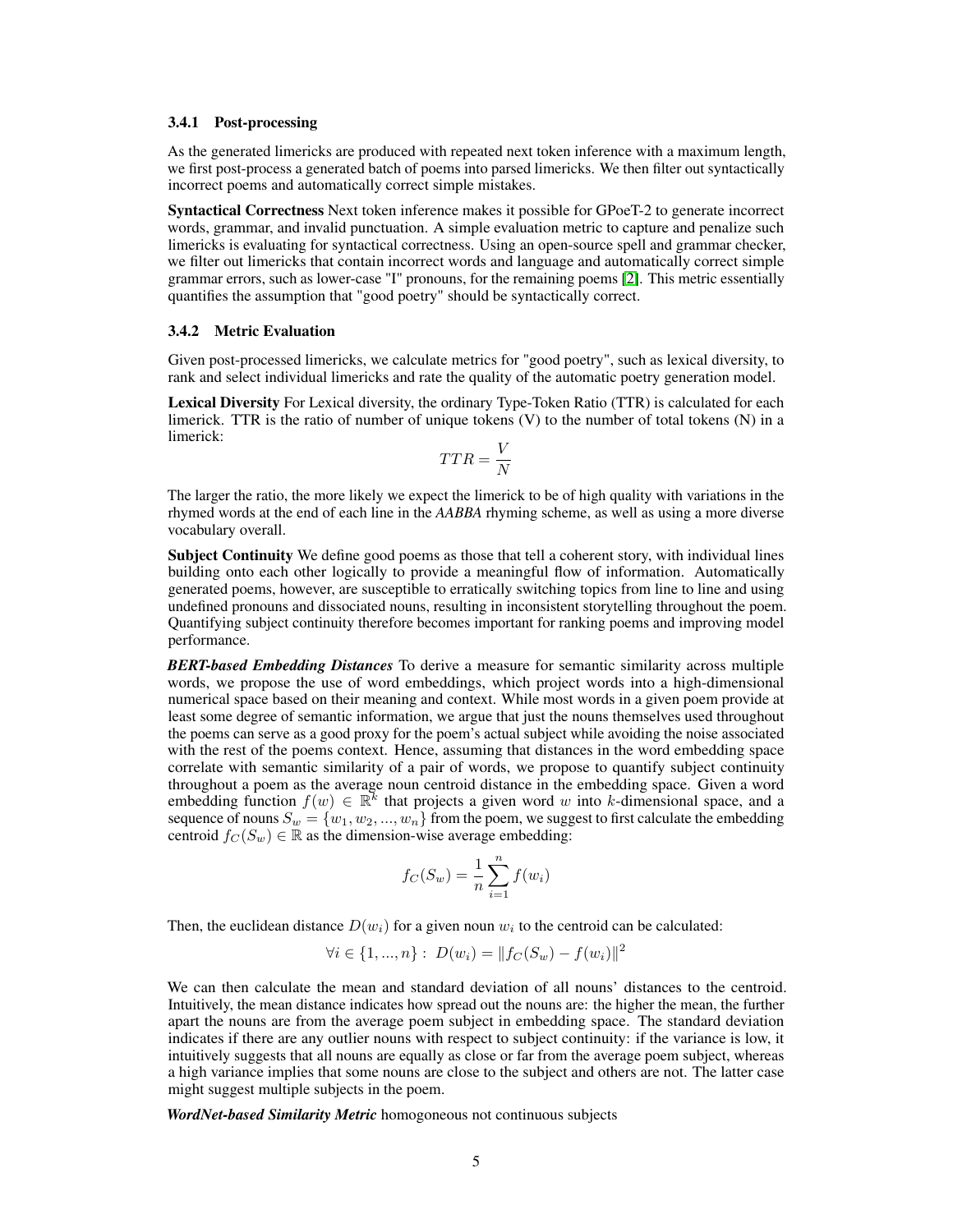The approach using BERT centroid distances relies on the assumption that subject continuity is achieved by a poem with semantically similar words. It incentives subject homogeneity rather than continuity. While embedding distances actually capture information on relationships and analogies between words, a metric for subject continuity is difficult to derive.

To address this problem, we propose an alternative to calculating noun similarity through distances in the embedding space: leveraging graph-based ontologies and the shortest path distance between words in the graph. A common ontology used in NLP tasks is WordNet, which is a lexical database that groups words in a hierarchical structure from least specific to most specific, and interrelates words that are synonyms to each other. Using this graphical representation of words and their relations, the similarity can be defined as the shortest path in the graph, normalized to a value in the range from 0 to 1. To compute a score for subject continuity using WordNet, we calculate the average pairwise distance between all nouns in the poem. A small pairwise distance implies that the nouns are relatively close to each other in terms of their semantic meaning, whereas large pairwise distances imply unrelated semantic meaning.

*Content Classification* Text classification–assigning labels to textual units–is a classic and well studied problem in NLP [\[15\]](#page-9-20). Content classification tries to identify the theme or topic of a text, assigning it a category. Automated content classification tools are readily available, and we query Google's Natural Language API Content Classification service to produce topic(s) and their associated confidence metrics for each limerick [\[1\]](#page-8-7). The content classification tool classifies text into one or more categories from a predefined list of 700+ predefined categories, with details and subcategories such as "/Health/Health Conditions/Diabetes" and "/Science/Ecology & Environment". We utilize the proprietary tool as a black box as no publicly available information is available detailing the underlying model.

To utilize the classified categories as a proxy for subject continuity, we assume a correlation between the maximum confidence scores of a poems assigned categories and the overall topic continuity of the poem. It is important to note that idiosyncratic language, which is prevalent in our generated limericks due to our training dataset, results in unclassified poems when using Google's Content Classification service. While we filter out unclassified poems in our ranking and selection of generated poems, we underscore that unclassified poems do not necessarily signify poor subject continuity. Rather, unclassified poems might also be a product of idiosyncratic language prevalent in the poem. For either reason, we choose to filter out such poems as idiosyncratic language is unlikely to be universally understood and connected with by a general audience, therefore making it less likely for such a poem to be "good."

# 4 Results

We generate various sets of limericks using the different language models, measure their quality after post-processing using lexical diversity and subject continuity metrics, and manually evaluate a subset of the poems to produce a collection of 94 AI limericks.

#### <span id="page-5-0"></span>4.1 Dataset Description

[The Omnificent English Dictionary In Limerick Form \(OEDILF\)](http://www.oedilf.com/db/Lim.php) provides a substantially large database of 113,722 approved limericks accessible to the public. OEDILF is compiling an online dictionary to "write at least one limerick for each meaning of each and every word in the English language." Their definition of a "good limerick" as one that clearly defines the the meaning of the English word in a humorous or interesting way may potentially bias our poetry generation. An example of a limerick in this dataset format defining the word **benthic** is as follows:

cap'n jack was washed over the side. his crew searched but found not hair nor hide. no longer the helm, but the deep benthic realm, is where jack will forever reside.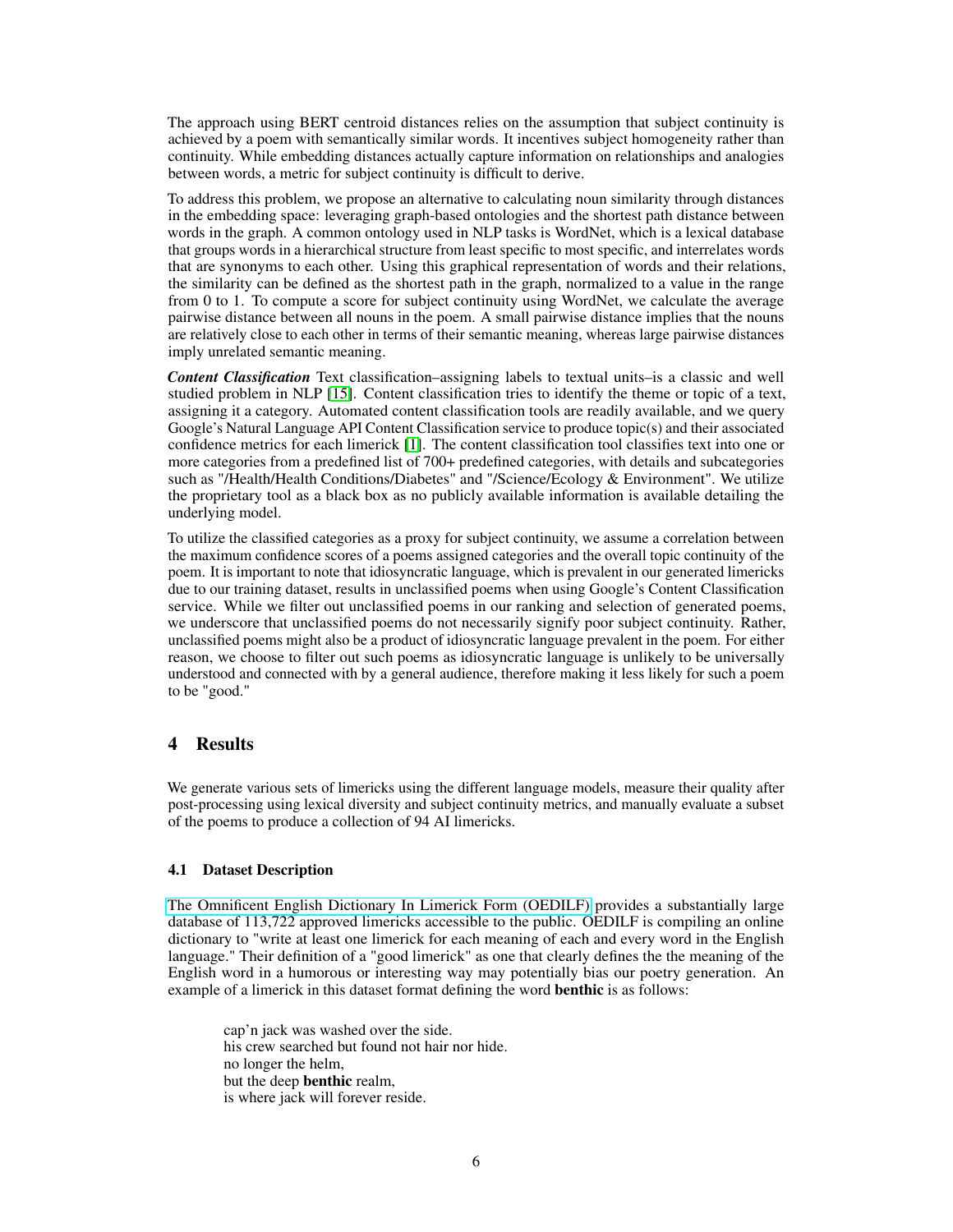<span id="page-6-0"></span>Table 1: Perplexity on the held-out validation set of limericks

| Model                      | Perplexity $\downarrow$ |
|----------------------------|-------------------------|
| GPT-2 (small, forward LM)  | 18.3541                 |
| GPT-2 (medium, forward LM) | 16.5147                 |
| GPT-2 (small, reverse LM)  | 20.5904                 |
| GPT-2 (medium, reverse LM) | 25.3487                 |
|                            |                         |

<span id="page-6-1"></span>Table 2: Rhyming distance of the generated limericks

| Model                      | Distance $\downarrow$ |
|----------------------------|-----------------------|
| GPT-2 (small, forward LM)  | 0.9238                |
| GPT-2 (medium, forward LM) | 0.9598                |
| GPT-2 (small, reverse LM)  | 0.1373                |
| GPT-2 (medium, reverse LM) | 0.1538                |
| GPT-2 (small, two-stage)   | 0.1810                |
| GPT-2 (medium, two-stage)  | 0.1808                |

#### 4.2 Quantitative Results

#### 4.2.1 Limerick Rhyming Structure Performance

For both the standard order and reverse order language models, we fine-tune two GPT-2 checkpoints, which have 176M (small) and 431M (medium) parameters respectively, on the OEDILF limerick dataset. We then calculate the perplexity on a held-out validation set of limericks. During training, the perplexity with respect to limerick generation significantly decreases from the original GPT-2 perplexity, which is around 60-70 for forward language model (see Table [1\)](#page-6-0).

While the perplexity of forward LMs are lower than the perplexity of reverse LMs, we observe that only reverse LMs successfully learn to generate the *AABBA* rhyming structure of limericks. We report the rhyming distance of the generated limericks, which is calculated as

$$
D_{\text{rhyme}} = \frac{R(l_1, l_2) + R(l_3, l_4) + R(l_1, l_5) + R(l_2, l_5)}{4},
$$

where  $l_i$  are the five lines of limericks, and the function R outputs 1 when the two lines rhyme with each other, and 0 otherwise. We report the average distance of 1000 limericks generated by each model respectively, including results from two-stage generation, which uses both forward and reverse models (see Table [2\)](#page-6-1).

#### 4.2.2 Poetry Quality per Evaluation Metrics

We report lexical diversity statistics over the original OEDILF limericks dataset, as well as a generated set of free form limericks produced by GPoeT-2 before metric filtering (see Table [3\)](#page-6-2). When filtering generated poems by lexical diversity, we utilize a threshold equal to  $\mu_{OEDILF} - 2 \times \sigma_{OEDILF} =$ 70.644%.

Regarding subject continuity metrics, we compared the OEDILF dataset with the GPoeT-2's generated individual poems' noun-to-centroid embedding distances. A plot of these results can be seen in Figure [3a.](#page-7-0) Overall, we did not observe any statistical significance in differences between the means

<span id="page-6-2"></span>

| Table 5. EXAMPLE THROUGH THE CHARGE AND TICE TOTHE GENERATOR DOCTILS |                 |       |                                  |                     |                  |  |
|----------------------------------------------------------------------|-----------------|-------|----------------------------------|---------------------|------------------|--|
|                                                                      |                 |       | <b>Lexical Diversity</b>         |                     |                  |  |
| Dataset                                                              | Number of poems | $\mu$ |                                  | Max                 | Min              |  |
| <b>OEDILF</b><br>Free Form $12.832$                                  | 72.432          |       | $84.0\%$ 6.678\%<br>77.0% 7.938% | 100.0%<br>$100.0\%$ | 3.0%<br>$16.0\%$ |  |

Table 3: Lexical diversity over input dataset and free form generated poems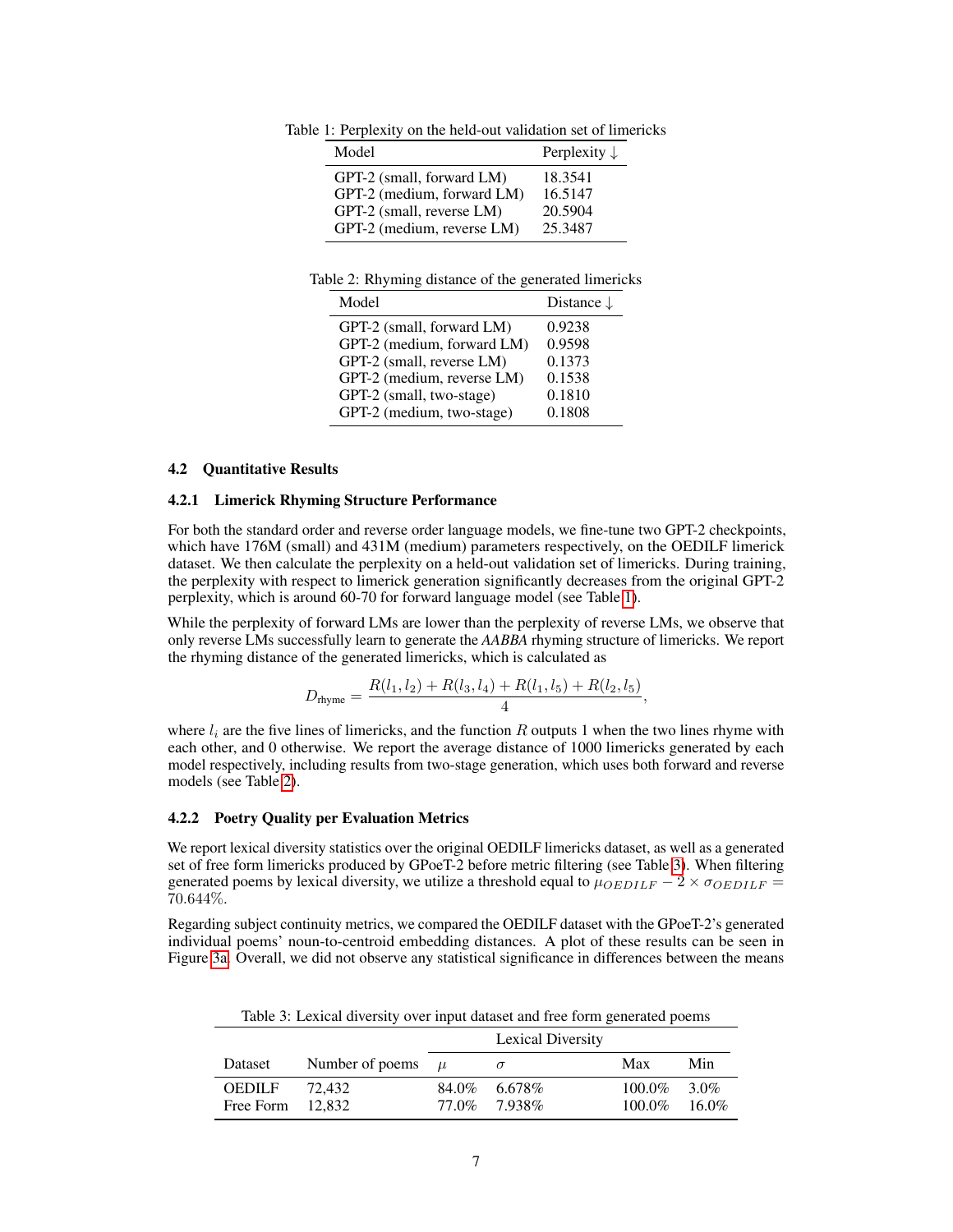<span id="page-7-0"></span>

Figure 3: Metric results on 500 poems each (two-stage model vs. OEDILF)

of the distributions of the two datasets. While the distributions seem relatively similar in terms of values and density, a few obvious outliers generated by GPoeT-2 have a standard deviation of 0, which is caused by poems only having one or two distinct nouns. Similarly, some poems have a mean distance of 0, indicating that the poem has only a single noun. However, these outliers are relatively rare (around 10 for 500 poems).

We ran a similar experiment for the WordNet subject continuity metric. For each poem we identified the nouns and calculated the path distance for each pair of nouns (using the nltk.corpus.path\_similarity(noun1, noun2) Python function) averaged over the number of pairs. Figure [3b](#page-7-0) shows the result of this experiment. We did observe statistical significance that the population means of these distributions are likely different (t-test p-value of 2.026-09). Given we believe that this ontology-based metric is a valid proxy for a poem's subject continuity, this implies that GPoeT-2 produces poems indistinguishable from human-written poems with respect to subject continuity.

When running content classification with Google's Content Classification API over all 72,432 OEDILF limericks and over 10,696 lexical diversity filtered free form generated poems, we observe that OEDILF limericks were classified with a success rate (i.e. confidence score greater than 50% for at least one category) of 52.3%, while GPoeT-2 poems were classified with a success rate of 51.4%. Due to the brevity of limericks and prevalence of idiosyncratic words in OEDILF, and GPoeT-2's bias on being fine-tuned on this training set, we presume that this resulted in the lower success rates. We choose to filter out unclassified generated poems as we observed a higher likelihood of better quality generated poems for those that were classified successfully.

## 4.3 Qualitative Results

After filtering and evaluating the generated limericks, we manually selected 94 limericks to form a GPoeT-2 collection. We found that the model was able to generate free form poems from a wide variety of topics without constrained generation. This means GPoeT-2 generates limericks with the *AABBA* rhyming scheme with no seed phrase given and without any prior knowledge or enforcement of the structure. With GPoeT-2, we demonstrate the ability to automatically generate novel, categorized poems across topics like food, nature, and society, providing users with a subset of limericks ready for final selection to be published in an e-book.

Below we present some of these hand-picked limericks produced by GPoeT-2. For more examples, please refer to our collection of 94 categorized limericks in this [e-book.](https://docs.google.com/document/d/1SOekzdPvMrQO9vADkFoHeuIa4zPKk7sBh7CW6hSyxS0/edit)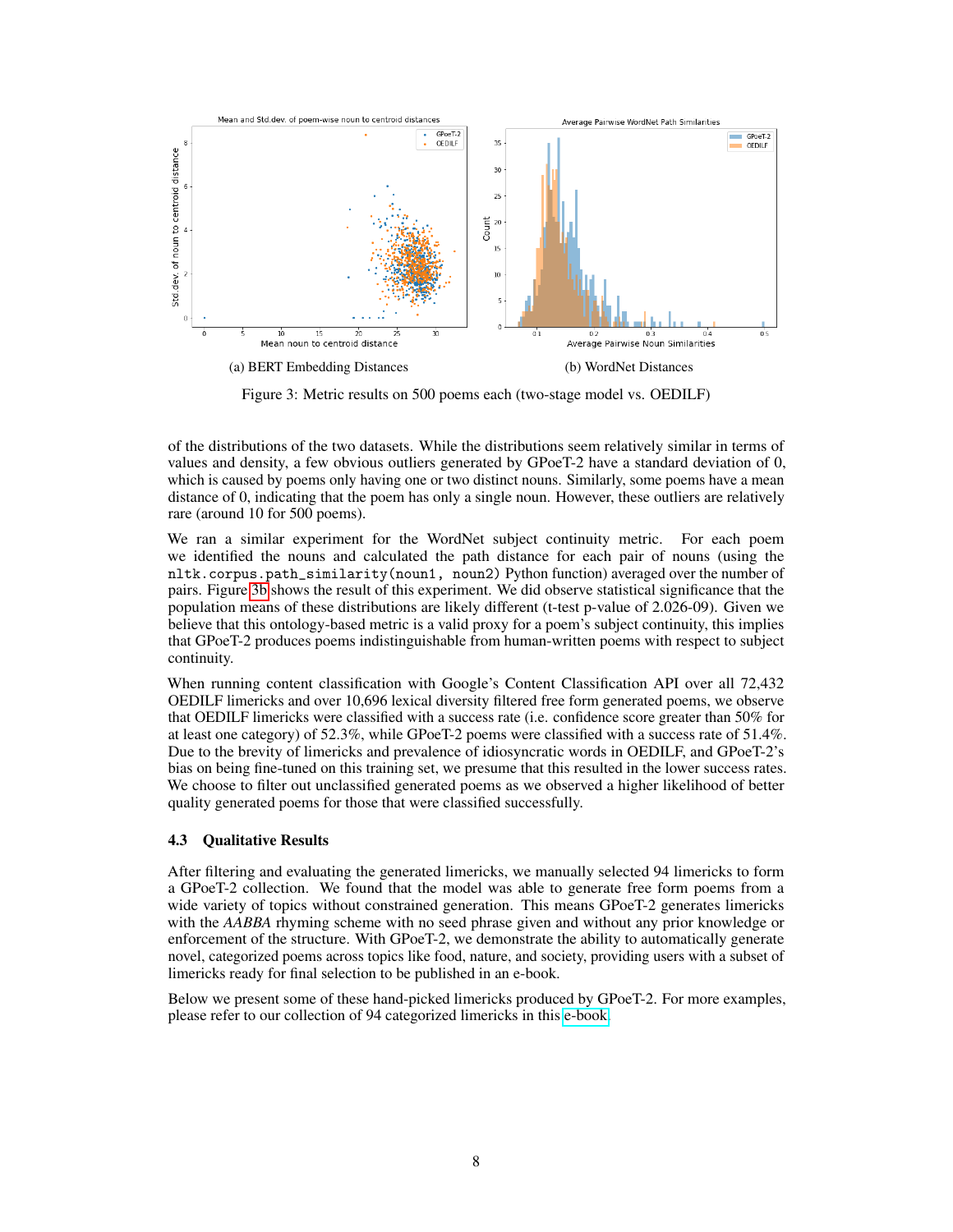| An unfortunate fellow named Marge          | Our society is filled with extremes        |
|--------------------------------------------|--------------------------------------------|
| because he was caught in law's charge      | we are striving for most of our dreams     |
| he'd caught out on the law                 | we are filled with oration                 |
| claimed he hadn't a flaw                   | with the cause of inflation                |
| his taxes? a number at large               | consumerism: we add to its themes          |
| This limerick's the last one I'll write    | If a tree needs fertilization              |
| all the ends of five limericks tonight     | to assure the result of creation           |
| I'm perplexed through each line            | this is all that you need                  |
| writing limericks that whine               | to get free from the seed                  |
| need one limerick? my words are too bright | then you'll grow for some tree's salvation |

# 5 Discussion and Future Work

We have explored system selection (e.g. fine-tuned GPT-2), variations in language modeling (e.g. standard order, reverse order, two-stage generation), post-processing methods (e.g. grammar correction), and limerick ranking and selection (e.g. lexical diversity). To better measure and further improve the system, we suggest a few potential directions, including

- adversarial training or reinforcement learning based on human evaluation result,
- custom loss functions stemming from the quality metrics, and
- additional limerick ranking and selection measures.

### 6 Conclusion

We present GPoeT-2, an automatic poetry generator that produces reasonable quality limericks that adhere to the *AABBA* rhyming structure. We explore and define "good poetry" metrics, such as grammar correctness, lexical diversity and subject continuity, and utilize them to quantitatively rank, filter, and select generated limericks. Finally, we present a collection of 94 categorized limericks as an e-book, and outline several potential directions for future exploration in this area.

## References

- <span id="page-8-7"></span>[1] Content Classification Tutorial | Cloud Natural Language API | Google Cloud. URL [https://cloud.](https://cloud.google.com/natural-language/docs/classify-text-tutorial) [google.com/natural-language/docs/classify-text-tutorial](https://cloud.google.com/natural-language/docs/classify-text-tutorial).
- <span id="page-8-6"></span>[2] LanguageTool - Online Grammar, Style & Spell Checker. URL <https://languagetool.org/>.
- <span id="page-8-5"></span>[3] Gareth Ari Aye, Seohyun Kim, and Hongyu Li. Learning Autocompletion from Real-World Datasets. URL <https://github.com/facebook/fbshipit/blob/master/src/shipit/repo/>.
- <span id="page-8-4"></span>[4] Brendan Bena and Jugal Kalita. Introducing Aspects of Creativity in Automatic Poetry Generation.
- <span id="page-8-0"></span>[5] Yoshua Bengio, Réjean Ducharme, Pascal Vincent, Christian Jauvin, Jauvinc@iro Umontreal Ca, Jaz Kandola, Thomas Hofmann, Tomaso Poggio, and John Shawe-Taylor. A Neural Probabilistic Language Model. Technical report, 2003.
- <span id="page-8-2"></span>[6] Tom B Brown, Benjamin Mann, Nick Ryder, Melanie Subbiah, Jared Kaplan, Prafulla Dhariwal, Arvind Neelakantan, Pranav Shyam, Girish Sastry, Amanda Askell, Sandhini Agarwal, Ariel Herbert-Voss, Gretchen Krueger, Tom Henighan, Rewon Child, Aditya Ramesh, Daniel M Ziegler, Jeffrey Wu, Clemens Winter, Christopher Hesse, Mark Chen, Eric Sigler, Mateusz Litwin, Scott Gray, Benjamin Chess, Jack Clark, Christopher Berner, Sam Mccandlish, Alec Radford, Ilya Sutskever, and Dario Amodei Openai. Language Models are Few-Shot Learners. 2020.
- <span id="page-8-1"></span>[7] Jacob Devlin, Ming-Wei Chang, Kenton Lee, and Kristina Toutanova. BERT: Pre-training of Deep Bidirectional Transformers for Language Understanding. 10 2018.
- <span id="page-8-3"></span>[8] J. He, M. Zhou, and L. Jiang. Generating Chinese Classical Poems with Statistical Machine Translation Models. In *Proceedings of the AAAI Conference on Artificial Intelligence*, pages 1650–1656, 2021. URL <https://ojs.aaai.org/index.php/AAAI/article/view/8344>.